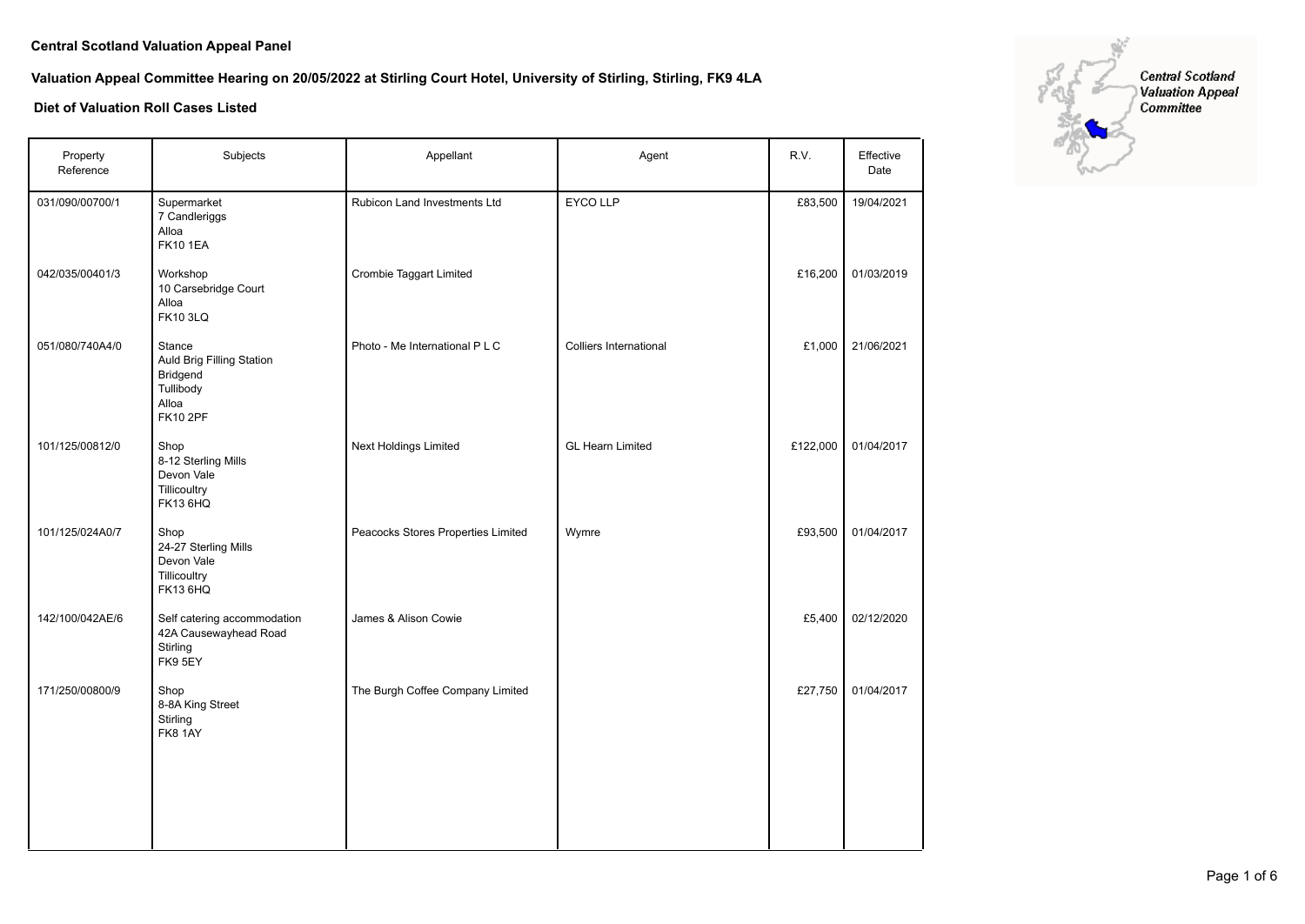**Valuation Appeal Committee Hearing on 20/05/2022 at Stirling Court Hotel, University of Stirling, Stirling, FK9 4LA**

| Property<br>Reference | Subjects                                                                                              | Appellant                        | Agent                         | R.V.     | Effective<br>Date |
|-----------------------|-------------------------------------------------------------------------------------------------------|----------------------------------|-------------------------------|----------|-------------------|
| 181/145/016A0/2       | Warehouse<br>Unit 1<br>16 Munro Road<br>Springkerse Industrial Estate<br>Stirling<br><b>FK777UU</b>   | LumiraDx UK Ltd                  | CBRE                          | £63,000  | 01/04/2017        |
| 181/150/058B5/0       | A.T.M. (site of)<br>58D Murray Place<br>Stirling<br>FK8 2BX                                           | Notemachine Limited              | Cooke & Arkwright             | £1,750   | 01/04/2019        |
| 181/190/021A0/1       | Shop<br>21 Port Street<br>Stirling<br>FK8 2EJ                                                         | <b>Granjock Limited</b>          | Wymre                         | £49,000  | 01/04/2017        |
| 221/050/020A0/A       | Golf clubhouse<br>Aveland Road<br>Callander<br><b>FK17 8EN</b>                                        | <b>Orionsky Holdings Limited</b> |                               | £16,100  | 17/12/2020        |
| 227/720/71200/3       | <b>Minerals</b><br>Cononish Farm<br>Crianlarich<br><b>FK20 8RX</b>                                    | <b>SGZ Cononish Limited</b>      | Ryden LLP                     | £223,000 | 01/02/2021        |
| 227/720/71200/3       | <b>Minerals</b><br>Cononish Farm<br>Crianlarich<br><b>FK20 8RX</b>                                    | <b>SGZ Cononish Limited</b>      | Montagu Evans LLP             | £223,000 | 01/02/2021        |
| 228/080/05000/0       | Supermarket<br>Lyon Road<br>Killin<br><b>FK21 8TE</b>                                                 | The Co-operative Group Ltd       | <b>Colliers International</b> | £55,500  | 26/11/2021        |
| 241/020/22000/5       | Primary school<br>Aberfoyle Primary<br><b>Lochard Road</b><br>Aberfoyle<br>Stirling<br><b>FK8 3SZ</b> | <b>Stirling Council</b>          | Gerald Eve LLP                | £34,750  | 17/05/2021        |

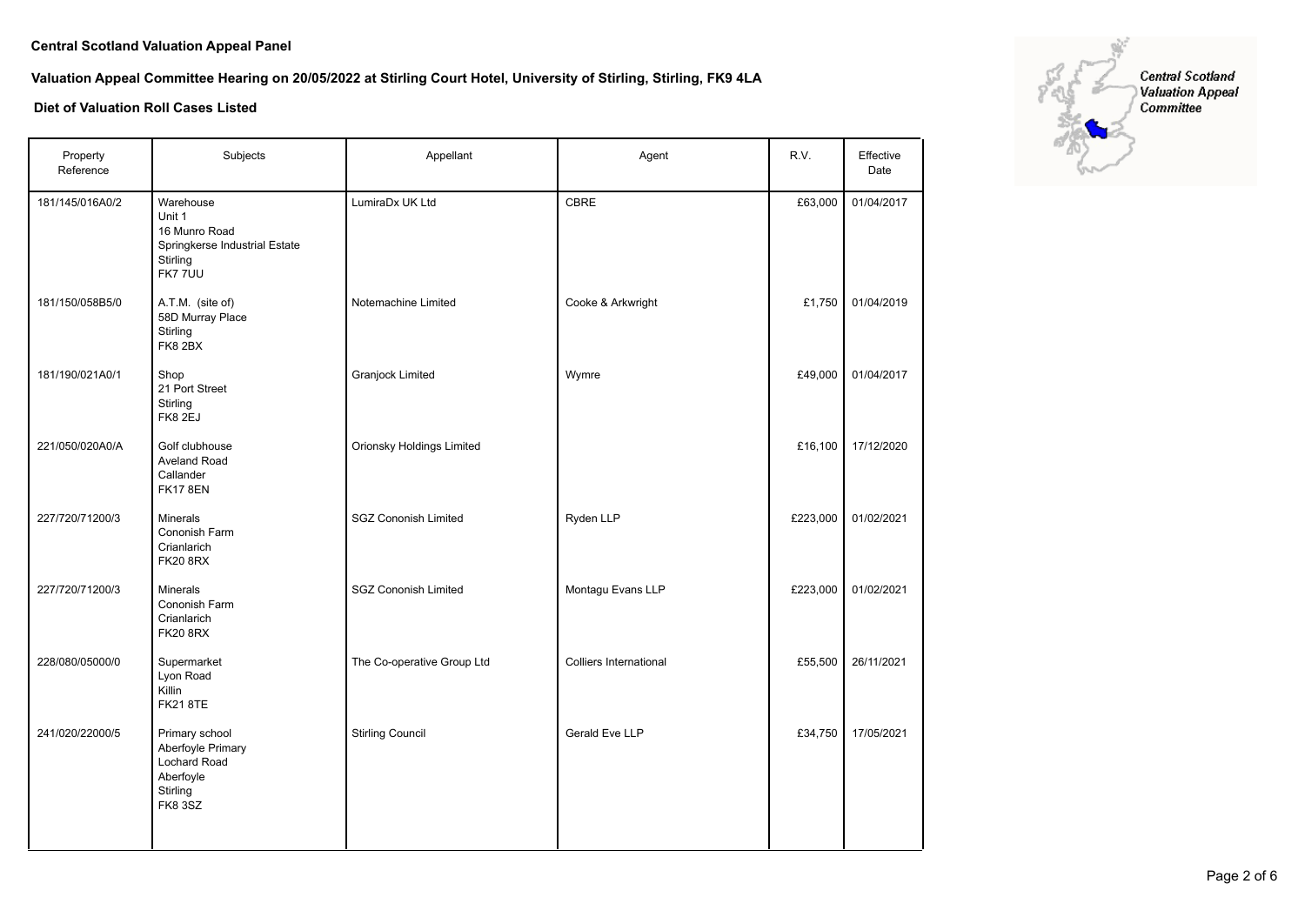**Valuation Appeal Committee Hearing on 20/05/2022 at Stirling Court Hotel, University of Stirling, Stirling, FK9 4LA**

| Property<br>Reference | Subjects                                                                 | Appellant                                             | Agent                         | R.V.     | Effective<br>Date |
|-----------------------|--------------------------------------------------------------------------|-------------------------------------------------------|-------------------------------|----------|-------------------|
| 246/723/785A0/A       | Caravan (site of)<br>Corriehichon<br>Inversnaid<br>Stirling<br>FK8 3TU   | Lee-Anne Robinson                                     |                               | £1,050   | 01/05/2021        |
| 281/010/710B0/1       | Stance<br>1 The Avenue<br>Fallin<br>Stirling<br>FK77EZ                   | Photo - Me International P L C                        | <b>Colliers International</b> | £1,000   | 01/04/2021        |
| 301/080/770B0/1       | Stance<br>Glasgow Road<br>Whins Of Milton<br>Stirling<br>FK78HQ          | Photo - Me International P L C                        | <b>Colliers International</b> | £1,000   | 01/04/2021        |
| 321/620/73000/0       | Ground<br>Intra Muros<br><b>Bridge of Allan</b><br>Stirling<br>FK94LN    | Antony Mark Fryer                                     |                               | £240     | 01/04/2019        |
| 401/090/001C0/0       | Office<br>1 Cockburn Street<br>Falkirk<br>FK1 1DJ                        | Carronvale Homes West Ltd                             | DM Hall LLP                   | £22,750  | 01/04/2017        |
| 401/490/014A0/8       | A.T.M. (site of)<br>14 Melville Street<br>Falkirk<br>FK1 1HZ             | Notemachine UK Limited                                | Cooke & Arkwright             | £8,100   | 01/04/2017        |
| 411/130/02300/8       | Retail warehouse<br>Unit 23<br>Central Retail Park<br>Falkirk<br>FK1 1LW | Marks & Spencer plc T/a Marks &<br>Spencer Simply Foo | <b>GL Hearn Limited</b>       | £400,000 | 15/09/2021        |
|                       |                                                                          |                                                       |                               |          |                   |

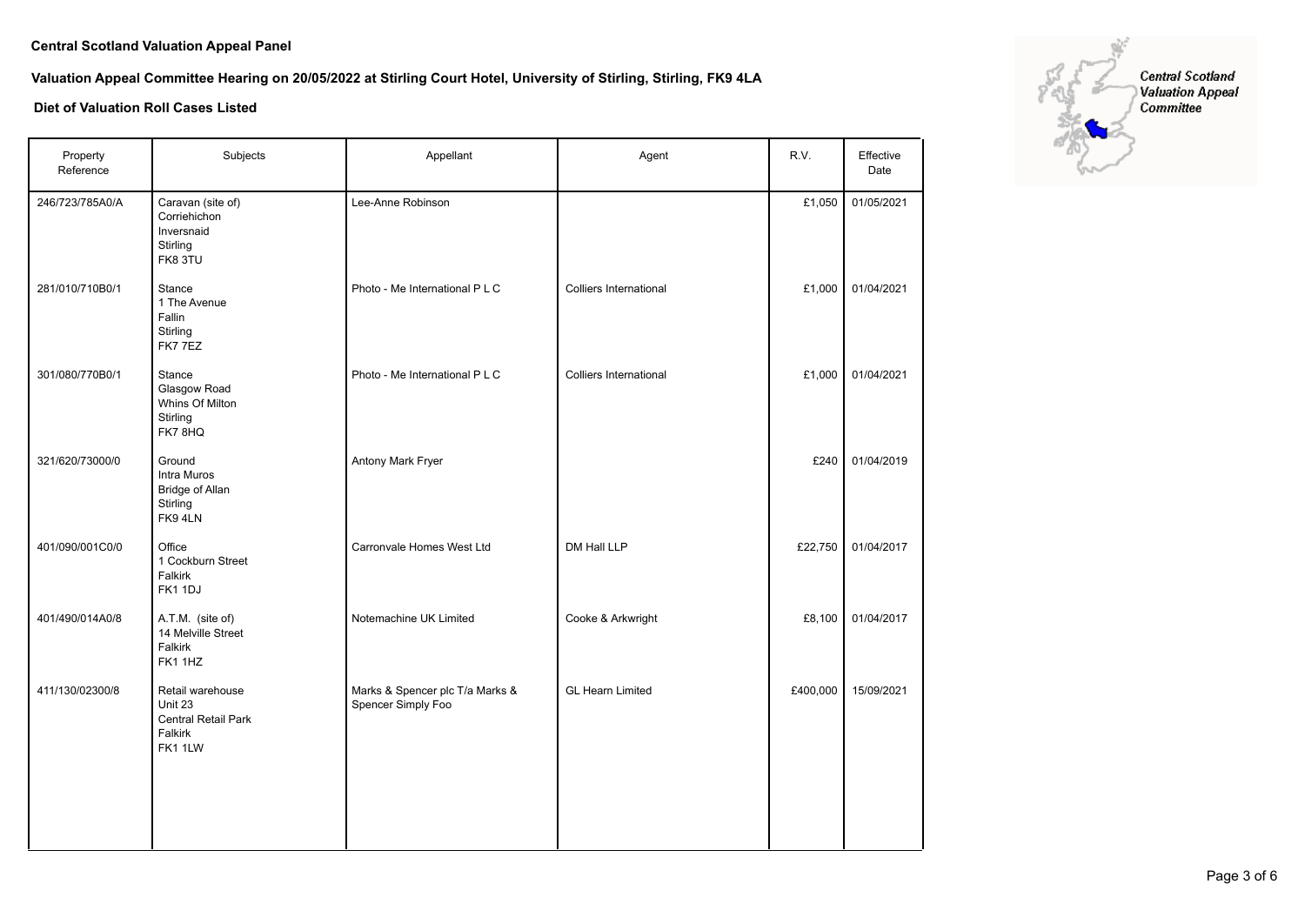# **Valuation Appeal Committee Hearing on 20/05/2022 at Stirling Court Hotel, University of Stirling, Stirling, FK9 4LA**

| Property<br>Reference | Subjects                                                                                              | Appellant                                             | Agent                 | R.V.     | Effective<br>Date |
|-----------------------|-------------------------------------------------------------------------------------------------------|-------------------------------------------------------|-----------------------|----------|-------------------|
| 411/227/73200/3       | A.T.M. (site of)<br><b>Brockville Park</b><br><b>Hope Street</b><br>Falkirk<br>FK15BY                 | Notemachine Limited                                   | Cooke & Arkwright     | £4,850   | 01/04/2017        |
| 411/290/008K1/1       | Office<br>Kitchen Area<br><b>Crichton House</b><br>Meeks Road<br>Falkirk<br>FK2 7EW                   | Warren & Colette Nimmo                                |                       | £750     | 01/04/2021        |
| 421/005/72002/1       | Yard<br>Yard<br>Abbotshaugh Sawmill<br>Abbots Road<br>Falkirk<br>FK27XU                               | James Jones & Sons (Pallets And<br>Packaging) Limited | Wymre                 | £15,900  | 01/04/2021        |
| 441/090/01400/3       | Public house<br>Canal Inn<br>14 Canal Street<br>Camelon<br>Falkirk<br>FK14QU                          | Craig McLaughlin                                      |                       | £24,150  | 01/04/2017        |
| 501/025/001E1/1       | Warehouse<br>1-5 Abbotsinch Road<br>Grangemouth<br>FK3 9UX                                            | <b>Biffa Waste Services Limited</b>                   | Avison Young          | £155,000 | 01/04/2017        |
| 532/520/26500/6       | Workshop & office<br>Jupiter House<br><b>Wood Street</b><br>Grangemouth<br>FK3 8LH                    | <b>Carronvale Limited</b>                             | DM Hall LLP           | £105,000 | 01/04/2017        |
| 553/230/008A0/9       | Workshop<br>The Wood Yard<br><b>Cauldcoats Holdings</b><br>Blackness<br>Linlithgow<br><b>EH49 7LX</b> | <b>BW SIPP Trustees Limited</b>                       | <b>Steve Matthews</b> | £23,500  | 18/12/2019        |

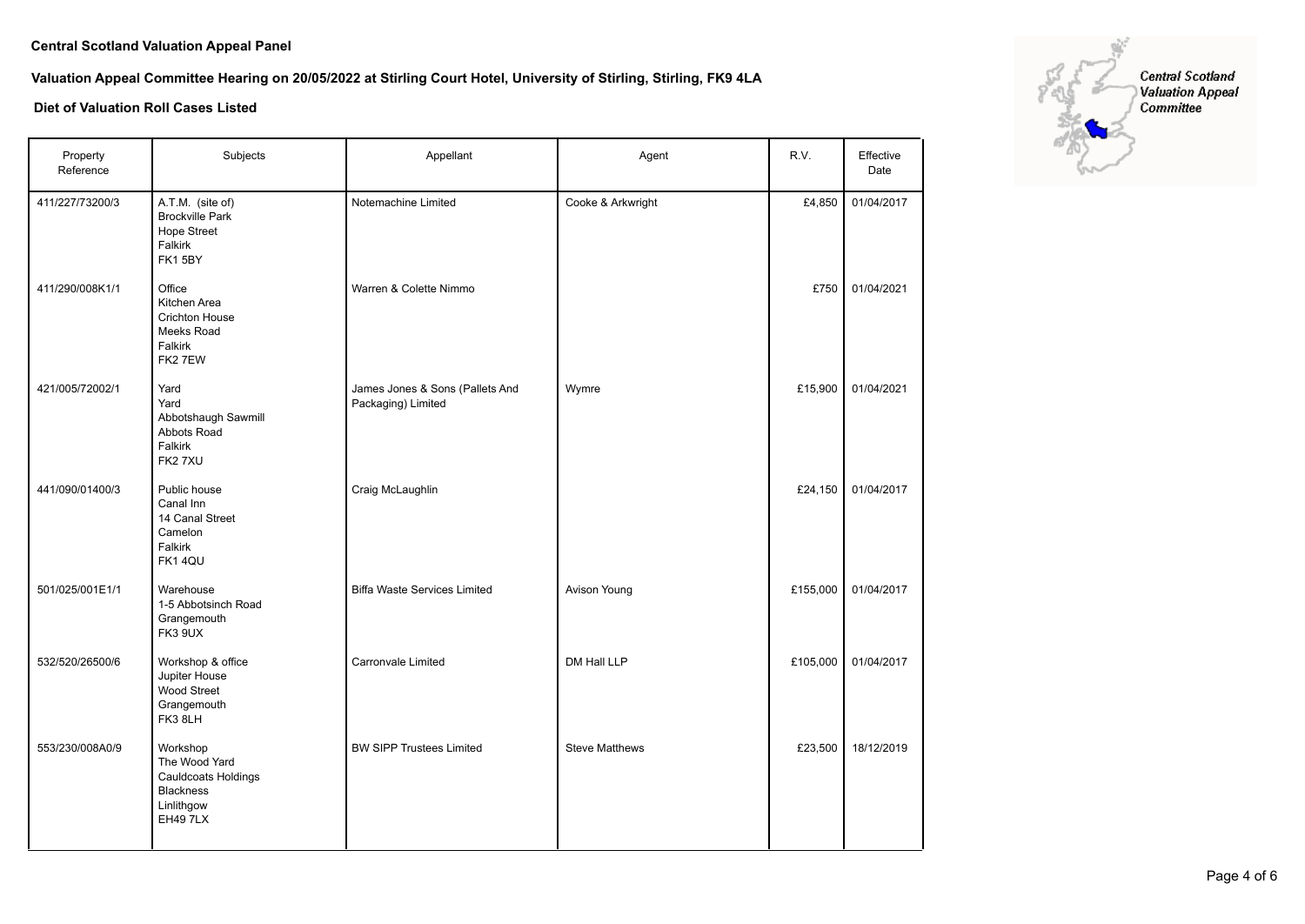# **Valuation Appeal Committee Hearing on 20/05/2022 at Stirling Court Hotel, University of Stirling, Stirling, FK9 4LA**

| Property<br>Reference | Subjects                                                                                                     | Appellant                | Agent             | R.V.     | Effective<br>Date |
|-----------------------|--------------------------------------------------------------------------------------------------------------|--------------------------|-------------------|----------|-------------------|
| 591/060/11000/3       | Office<br>Carronbank House<br>Carronbank Crescent<br>Denny<br>FK6 6GA                                        | <b>Falkirk Council</b>   | Montagu Evans LLP | £96,000  | 07/06/2021        |
| 591/060/11100/0       | Office<br>Lower Ground Floor Left<br>Carronbank House<br>Carronbank Crescent<br>Denny<br>FK66GA              | NHS Forth Valley         | Montagu Evans LLP | £43,000  | 07/06/2021        |
| 591/060/11100/1       | Office<br>Lower Ground Floor I.T. Room<br>Carronbank House<br><b>Carronbank Crescent</b><br>Denny<br>FK6 6GA | <b>Falkirk Council</b>   | Montagu Evans LLP | £1,750   | 07/06/2021        |
| 622/375/71000/7       | Works<br>West Carron Works<br>Stenhouse Road<br>Carron<br>Falkirk<br>FK28DR                                  | Carron Phoenix Ltd       | Avison Young      | £214,000 | 17/06/2021        |
| 622/375/71000/7       | Works<br>West Carron Works<br>Stenhouse Road<br>Carron<br>Falkirk<br>FK2 8DR                                 | Carron Phoenix Ltd       | Avison Young      | £214,000 | 17/06/2021        |
| 641/120/76500/A       | Golf course<br>Glenbervie Golf Club<br>Glenbervie<br>Larbert<br>FK54SJ                                       | Glenbervie Golf Club Ltd |                   | £62,500  | 01/05/2021        |
|                       |                                                                                                              |                          |                   |          |                   |